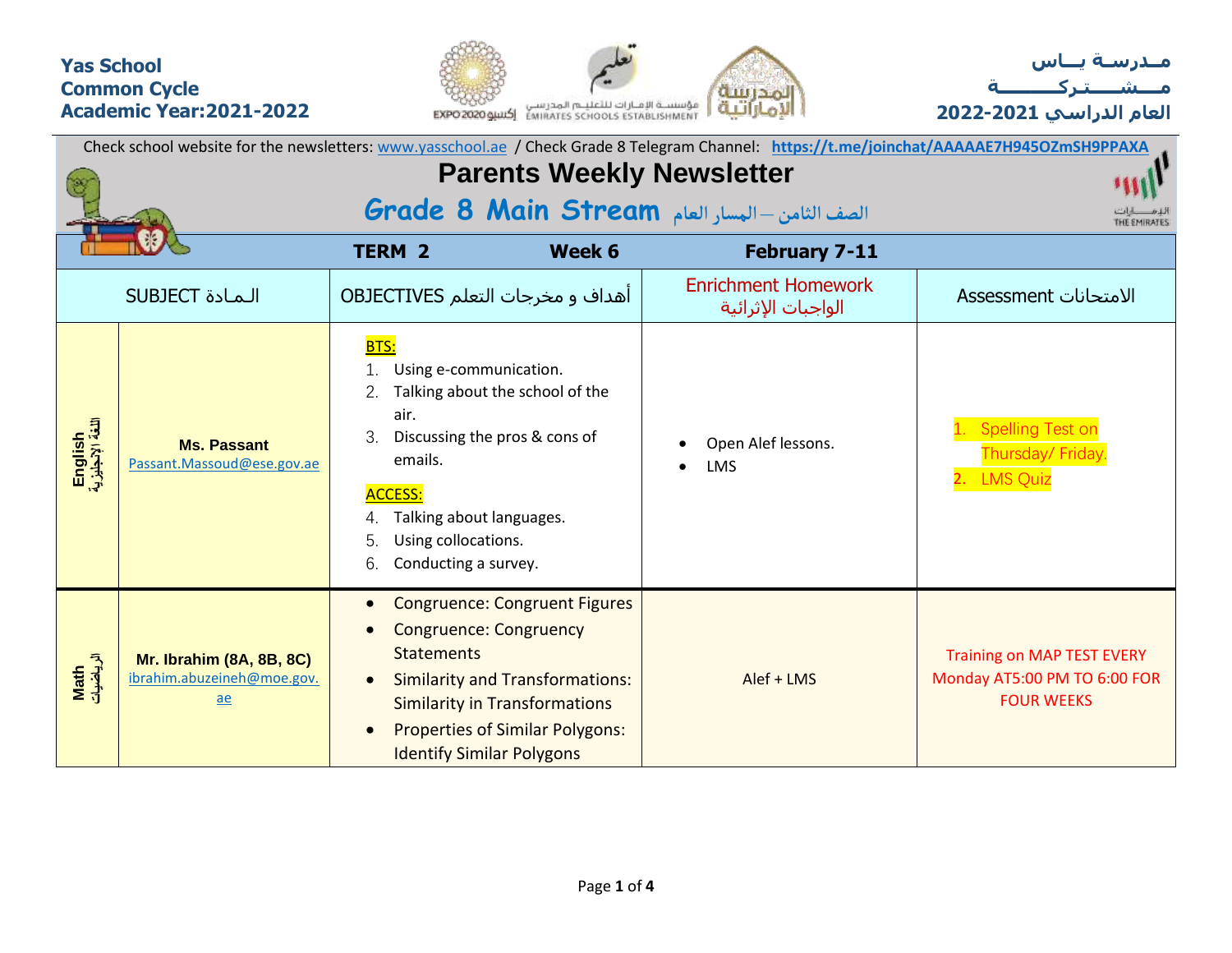| Math<br>الرياضيات               | Mr. Tarek (8D)<br>tarek.abounazel@ese.gov.ae      | <b>Congruence: Congruent Figures</b><br><b>Congruence: Congruency</b><br><b>Statements</b><br><b>Similarity and Transformations:</b><br><b>Similarity in Transformations</b><br><b>Properties of Similar Polygons:</b><br>$\bullet$<br><b>Identify Similar Polygons</b>                        | Alef + LMS                                                                                               | <b>Training on MAP TEST EVERY</b><br>THURSDAY AT 6:30 PM TO 7:30<br><b>FOR FOUR WEEKS</b>                                                                     |
|---------------------------------|---------------------------------------------------|------------------------------------------------------------------------------------------------------------------------------------------------------------------------------------------------------------------------------------------------------------------------------------------------|----------------------------------------------------------------------------------------------------------|---------------------------------------------------------------------------------------------------------------------------------------------------------------|
| Science<br>العلوم               | <b>Ms. Janie</b><br>janie.ross@ese.gov.ae         | <b>Outcome: The Circulatory System</b><br>86. The Heart and Blood Circulation<br>88. Show My Learning 3<br>Outcome: The Respiratory System:<br>89. The Respiratory System<br>90. The Air Path<br>91. Respiratory Disorders<br>Outcome: Inheritance and Traits 1:<br>93. Inheritance and Traits | Complete all outstanding<br>Alef Exit tickets.<br>PowerPoint/Summarize/Poster:<br>The Circulatory System | Test: Chapter 7:<br>Circulatory and respiratory system<br><b>Grades 8A and 8B: Thursday</b><br>10 February<br><b>Grades 8 C and 8D: Friday</b><br>11 February |
|                                 | 8A, 8B المعلم حلمي<br>helmi.belguesmi@ese.gov.ae  | <mark>قراءة :</mark> النّص الأوّل من الوحدة الخامسة بين<br>الحقيقة والخيال " النّهر المُتجمّد<br><mark>نحو</mark> : المركّسـب الإضاف <i>ي</i><br>$\bullet$                                                                                                                                     | <mark>هل الدّروس على منصّة ألف والأنشطة</mark><br>ع <mark>لى منصة LMS</mark>                             |                                                                                                                                                               |
| Arabic<br>اللغة العربية         | 8D. 8C المعلمة هناء<br>hana.alsuwaidi@ese.gov.ae  | <mark>جمهورية الهند</mark><br>التركيب الإضافي                                                                                                                                                                                                                                                  | حل منصة ألف وإكمال الأنشطة في LMS                                                                        | اختبار الكتابة 2                                                                                                                                              |
| Islamic<br>التربية<br>الإسلامية | المعلمة عائشة العلوى<br>ayesha.alalawi@ese.gov.ae | المد الفرعي                                                                                                                                                                                                                                                                                    | •      حل الأنشطة في LMS<br>•     حل دروس ألف                                                            |                                                                                                                                                               |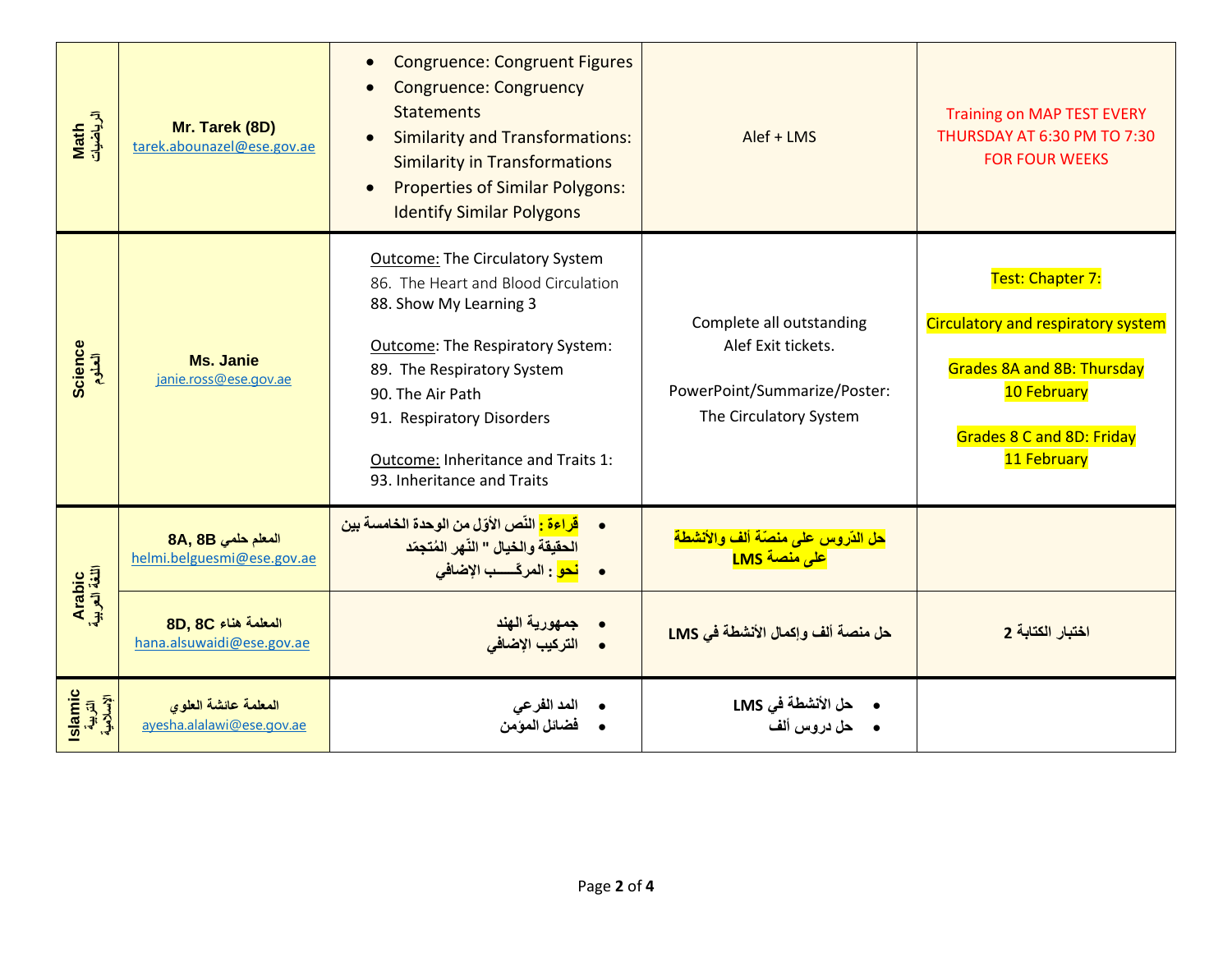| الدراسات الاجتماعية<br>Social Studies +<br>ME                         | المعلمة جيهان حافظ<br>gihan.hafez@ese.gov.ae                                                                    | 1. ظهور بني ياس والقواسم (كتاب الأمارات<br>تاريخنا)<br>2. الأمارات من سفينة الصحراء                                                             | •     استكمال حل منصة الف<br>استكمال المشروع على منصة التعلم<br>الذكي LMS وهو اختيار أحد<br>الدروس وعمل بوربوينت | الأختبار لمن لم يمتحن الأختبار الأول           |
|-----------------------------------------------------------------------|-----------------------------------------------------------------------------------------------------------------|-------------------------------------------------------------------------------------------------------------------------------------------------|------------------------------------------------------------------------------------------------------------------|------------------------------------------------|
| Design &<br>Technology<br>التصميم                                     | المعلمة رولا (8A,8B,8C,8D)<br>rola.mohamed@ese.gov.ae                                                           | <b>Create a simple CAD model</b><br>$\overline{\phantom{m}}$<br>using a range of basic tools<br>within a professional CAD<br>software.          | <b>Self- Learning Unit</b><br>Week 6                                                                             |                                                |
| <b>Drama</b><br>$rac{4}{5}$                                           | المعلم محمود صابر (بنين)<br>mahmoud.hmohamed@ese.gov.a<br>$\overline{e}$                                        | المسرح الواقعي                                                                                                                                  |                                                                                                                  |                                                |
|                                                                       | الفنون البصرية Visual Art<br>المعلمة جيهان + المعلمة فاتن<br>gehan.elhawy@ese.gov.ae<br>faten.koussa@ese.gov.ae | الفن الإسلامي 2                                                                                                                                 | حل أنشطة الفن الإسلامي1<br>السؤال الأول والثاني                                                                  | البحث عن صور للمئذنة الملوية<br>في جامع سامراء |
| المعلم سلمان (بنين)<br>Music<br>موسیقی<br>Selmen.zenned@ese.gov.ae    |                                                                                                                 | قوالب التأليف الأويرا والأويريت                                                                                                                 |                                                                                                                  |                                                |
|                                                                       | المعلمة رحمه (بنات)<br>Rahma.Mehrez@moe.gov.ae                                                                  | مقام الراست                                                                                                                                     |                                                                                                                  |                                                |
|                                                                       | Mr. Wassim (Boys)<br>wassim.khouaja@ese.gov.ae                                                                  | <b>ATHLETICS:</b><br><b>Hurdles</b>                                                                                                             | <b>SELF LEARNING IN LMS</b>                                                                                      |                                                |
| التربية الصحية والرياضية<br><b>Physical &amp; Health</b><br>Education | <b>Ms. Sabiha (Girls)</b><br>sabiha.alkerwi@ese.gov.ae                                                          | <b>ATHLETICS</b><br><b>JAVELIN</b><br>UNDERSTAND THE CORRECT TECHNIQUE<br>TO THROW A JAVELIN                                                    | <b>SELF LEARNING IN LMS</b>                                                                                      |                                                |
| البرنامج الصينو<br><b>Mandarin</b>                                    | Mr. Yi Zeng (Boys)<br>Yi.Zeng@ese.gov.ae                                                                        | 1. Get to know words about food in<br><b>Chinese</b><br>2. Be able to make basic comment<br>on food<br>Be able to write character 吃 (eat)<br>3. | <b>LMS-Lesson 2</b>                                                                                              |                                                |